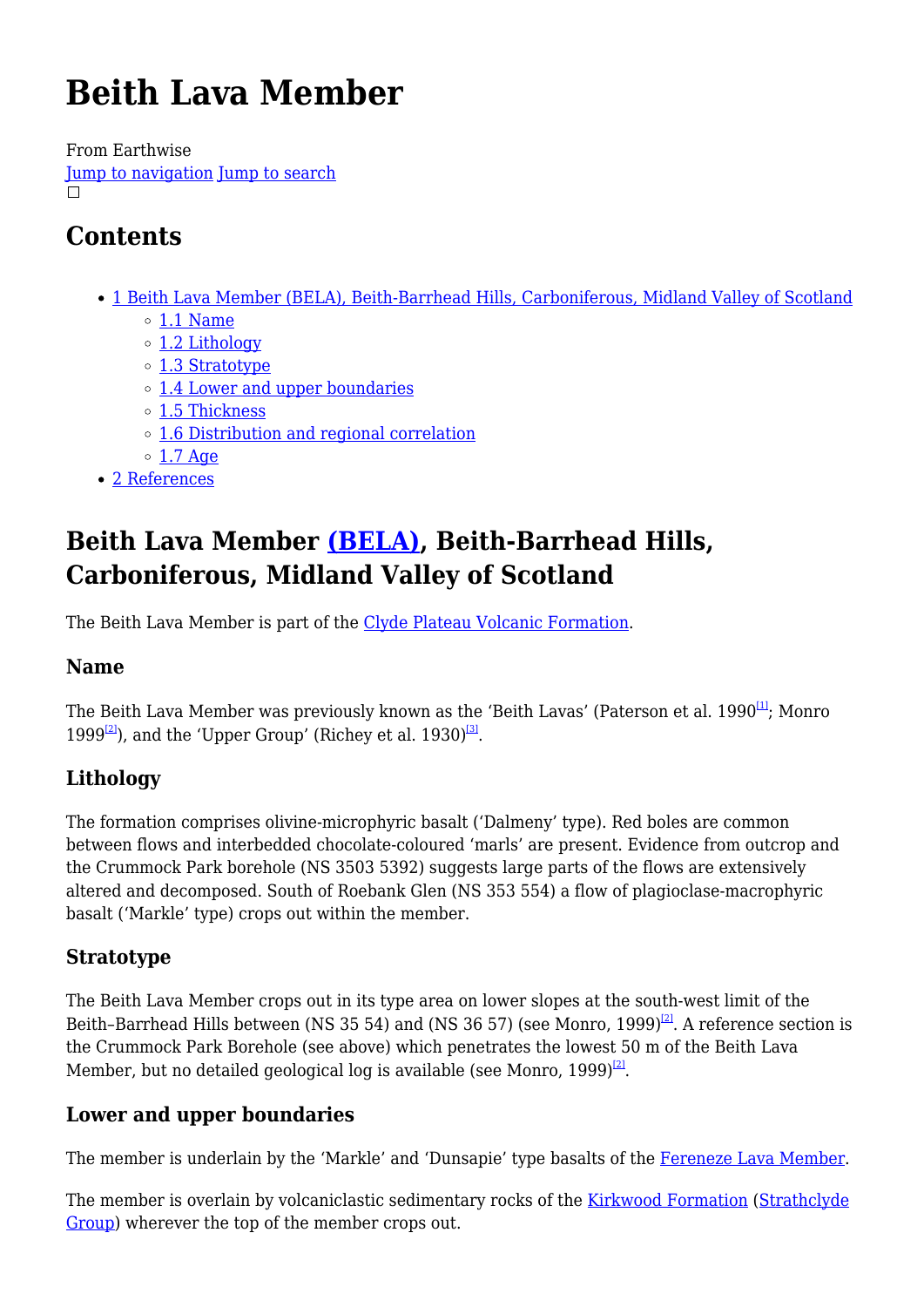### **Thickness**

About 90 m.

### **Distribution and regional correlation**

The member occurs to the west and south-west of the Beith–Barrhead Hills, on the north-west limb of the Beith Anticline, but is faulted out on the south-eastern limb. The unit underlies the town of Beith (NS 35 54) and extends north-east until it is faulted out against the Paisley Ruck Fault just north of East Gavin (NS 389 599).

### **Age**

Mid Visean (Arundian to Asbian).

### **References**

- 1. [↑](#page--1-0) Paterson, I B, Hall, I H S, and Stephenson, D. 1990. Geology of the Greenock district. *Memoir of the British Geological Survey*, Sheet 30W part 29E (Scotland)
- ↑ [2.0](#page--1-0) [2.1](#page--1-0) [2.2](#page--1-0) 2. Monro, S K. 1999. Geology of the Irvine district. *Memoir of the British Geological Survey*, Sheet 22W, part 21E (Scotland)
- 3. [↑](#page--1-0) Richey, J E, Anderson, E M, and MacGregor, A G. 1930. The geology of north Ayrshire. *Memoir of the Geological Survey of Great Britain*, Sheet 22 (Scotland)

Retrieved from ['http://earthwise.bgs.ac.uk/index.php?title=Beith\\_Lava\\_Member&oldid=52503](http://earthwise.bgs.ac.uk/index.php?title=Beith_Lava_Member&oldid=52503)' [Category](http://earthwise.bgs.ac.uk/index.php/Special:Categories):

[Carboniferous lithostratigraphical nomenclature](http://earthwise.bgs.ac.uk/index.php/Category:Carboniferous_lithostratigraphical_nomenclature)

# **Navigation menu**

### **Personal tools**

- Not logged in
- [Talk](http://earthwise.bgs.ac.uk/index.php/Special:MyTalk)
- [Contributions](http://earthwise.bgs.ac.uk/index.php/Special:MyContributions)
- [Log in](http://earthwise.bgs.ac.uk/index.php?title=Special:UserLogin&returnto=Beith+Lava+Member&returntoquery=action%3Dmpdf)
- [Request account](http://earthwise.bgs.ac.uk/index.php/Special:RequestAccount)

#### **Namespaces**

- [Page](http://earthwise.bgs.ac.uk/index.php/Beith_Lava_Member)
- [Discussion](http://earthwise.bgs.ac.uk/index.php?title=Talk:Beith_Lava_Member&action=edit&redlink=1)

 $\Box$ 

**Variants**